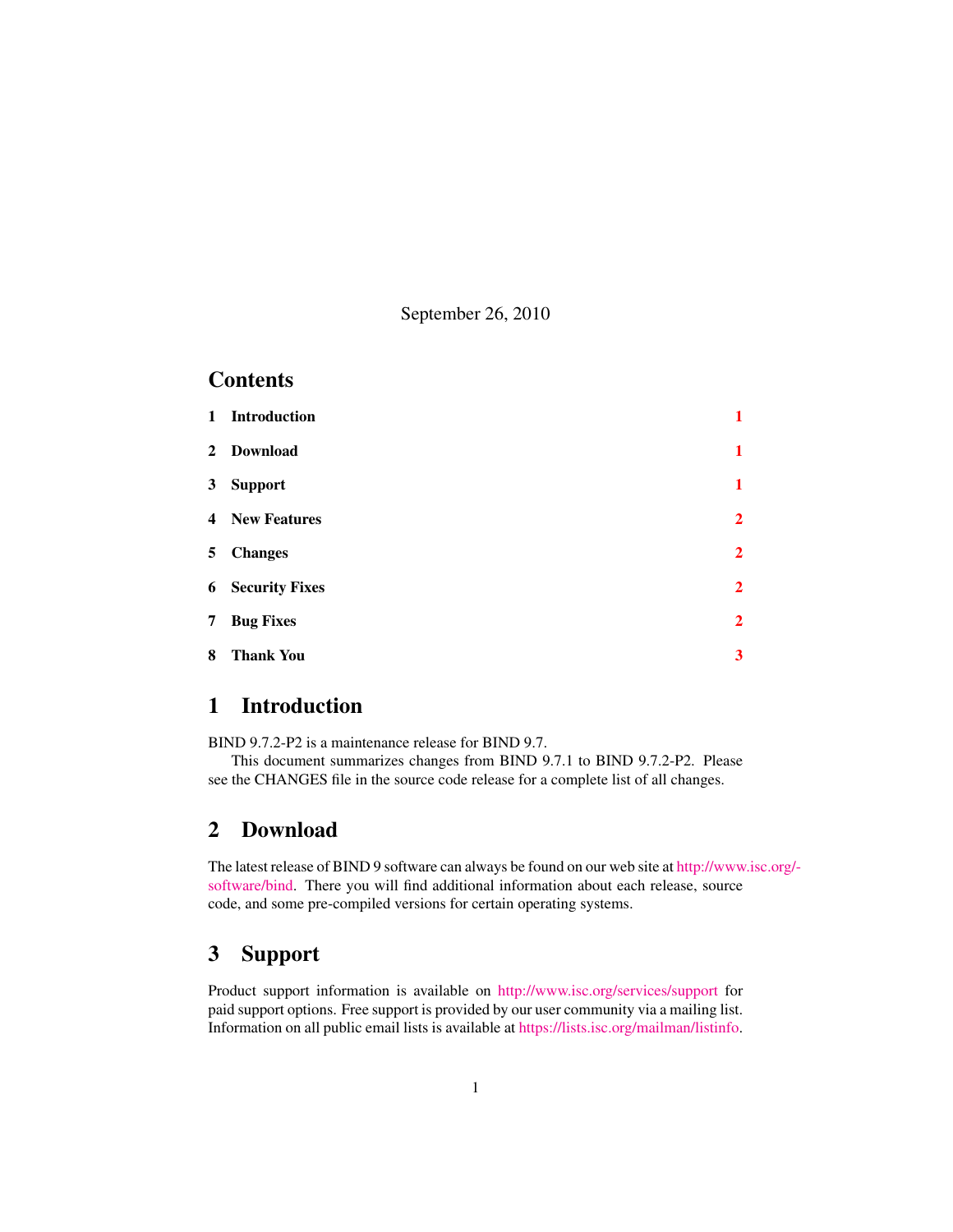#### <span id="page-1-0"></span>4 New Features

- Zones may be dynamically added and removed with the "rndc addzone" and "rndc delzone" commands. These dynamically added zones are written to a perview configuration file. Do not rely on the configuration file name nor contents as this will change in a future release. This is an experimental feature at this time.
- Added new "filter-aaaa-on-v4" access control list to select which IPv4 clients have AAAA record filtering applied.
- A new command "rndc secroots" was added to dump a combined summary of the currently managed keys combined with statically configured trust anchors.
- Added support to load new keys into managed zones without signing immediately with "rndc loadkeys". Added support to link keys with "dnssec-keygen -S" and "dnssec-settime -S".

#### <span id="page-1-1"></span>5 Changes

- Documentation improvements
- ORCHID prefixes were removed from the automatic empty zone list.
- Improved handling of GSSAPI security contexts. Specifically, better memory management of cached contexts, limited lifetime of a context to 1 hour, and added a "realm" command to nsupdate to allow selection of a non-default realm name.
- The contributed tool "ztk" was updated to version 1.0.

#### <span id="page-1-2"></span>6 Security Fixes

- If BIND, acting as a DNSSEC validating server, has two or more trust anchors configured in named.conf for the same zone (such as example.com) and the response for a record in that zone from the authoritative server includes a bad signature, the validating server will crash while trying to validate that query.
- A flaw where the wrong ACL was applied was fixed. This flaw allowed access to a cache via recursion even though the ACL disallowed it.

### <span id="page-1-3"></span>7 Bug Fixes

• Removed a warning message when running BIND 9 under Windows for when a TCP connection was aborted. This is a common occurrence and the warning was extraneous.